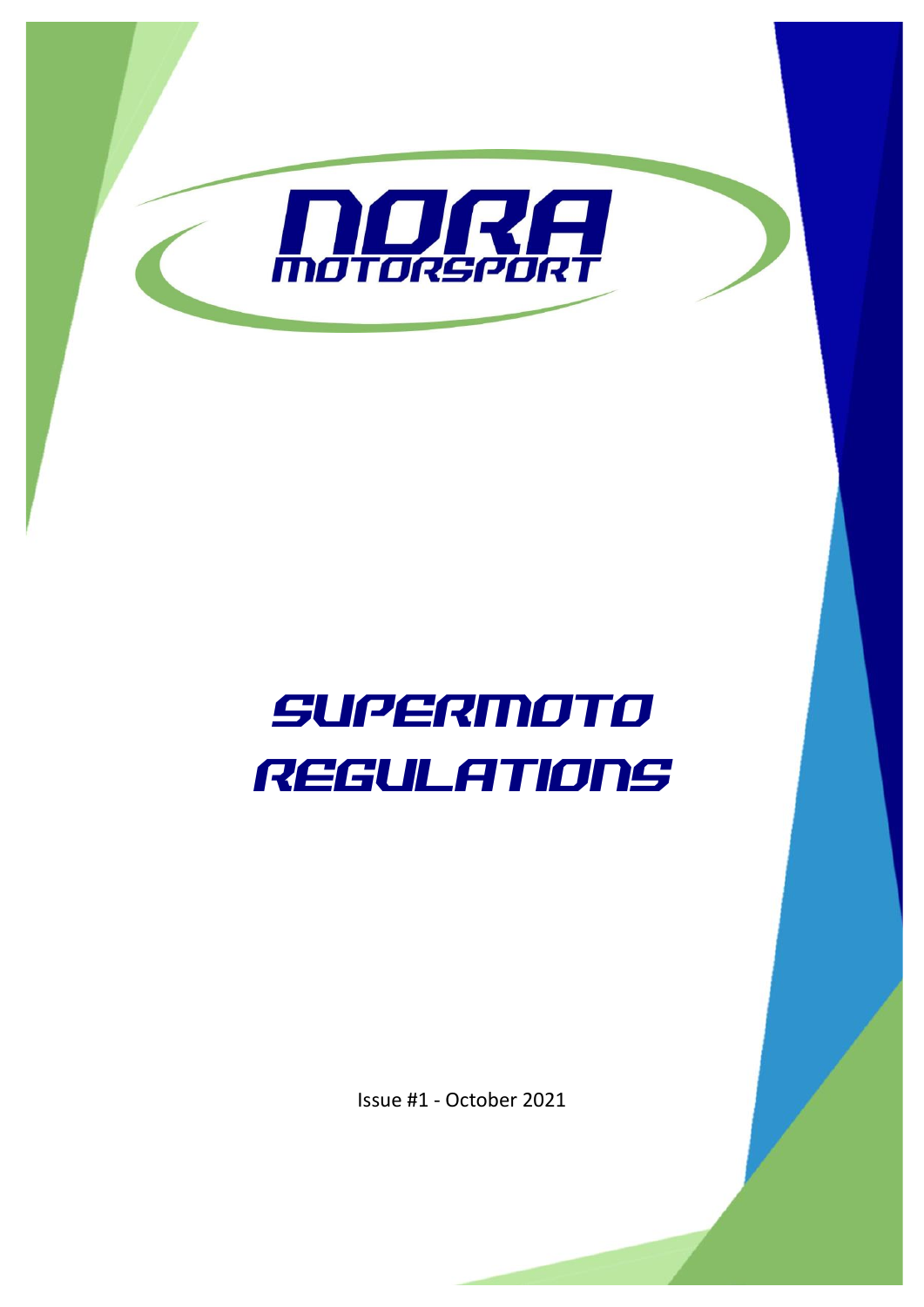Supermoto Regulations v1 October 2021 and the state of the Printed:17/03/2022

## VERSION HISTORY

| Version | Date         | Description                                 |
|---------|--------------|---------------------------------------------|
| 1.0     | October 2021 | Creation of Supermoto Regulations document. |
|         |              |                                             |
|         |              |                                             |
|         |              |                                             |
|         |              |                                             |
|         |              |                                             |
|         |              |                                             |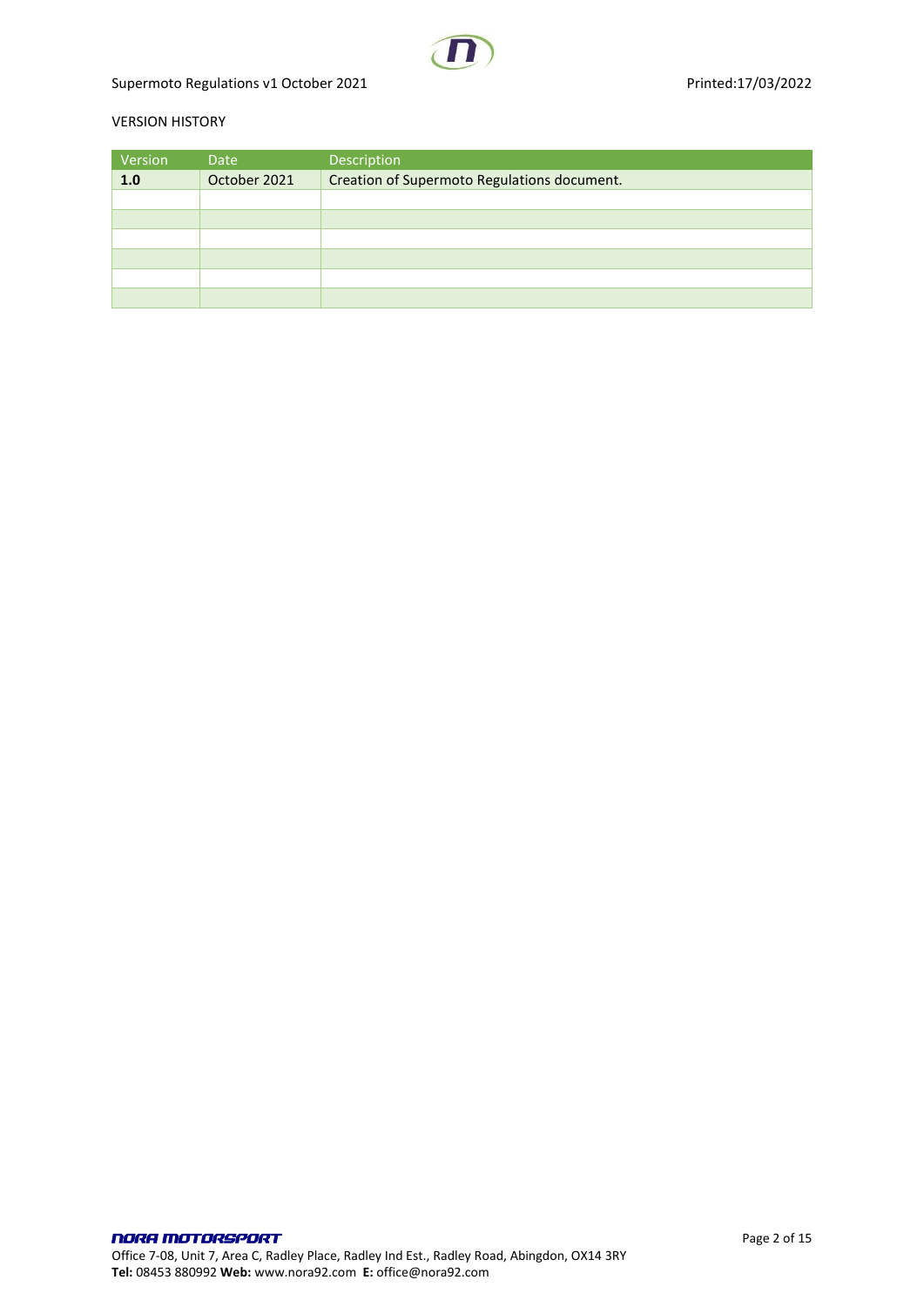#### TABLE OF CONTENTS

| 6 Technical Control |  |
|---------------------|--|
|                     |  |
|                     |  |
|                     |  |
|                     |  |
|                     |  |
|                     |  |
|                     |  |
|                     |  |
|                     |  |
|                     |  |
|                     |  |
|                     |  |
|                     |  |
|                     |  |
|                     |  |
|                     |  |
|                     |  |
|                     |  |
|                     |  |
|                     |  |

# **NORA MOTORSPORT**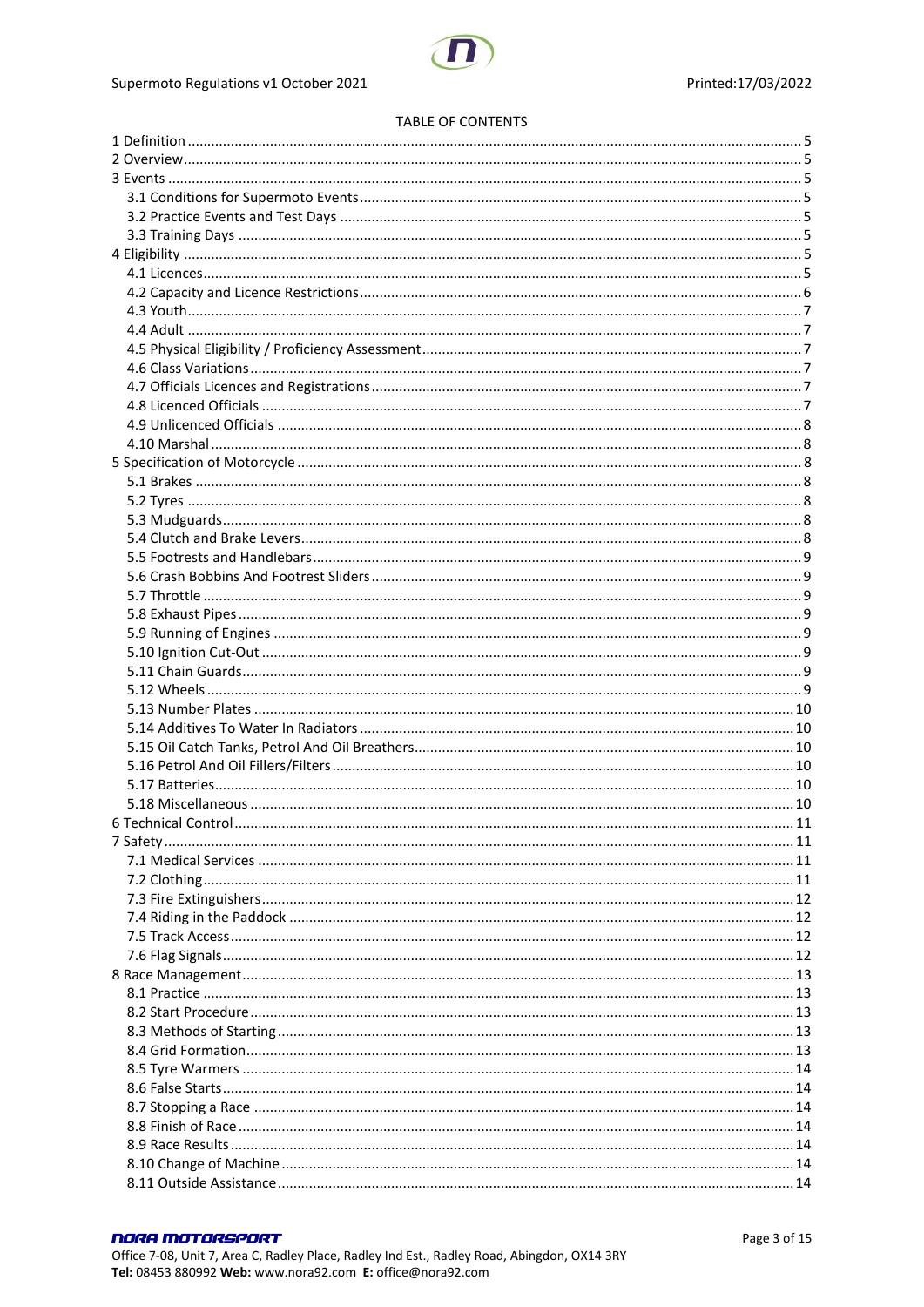

# Supermoto Regulations v1 October 2021

## Printed:17/03/2022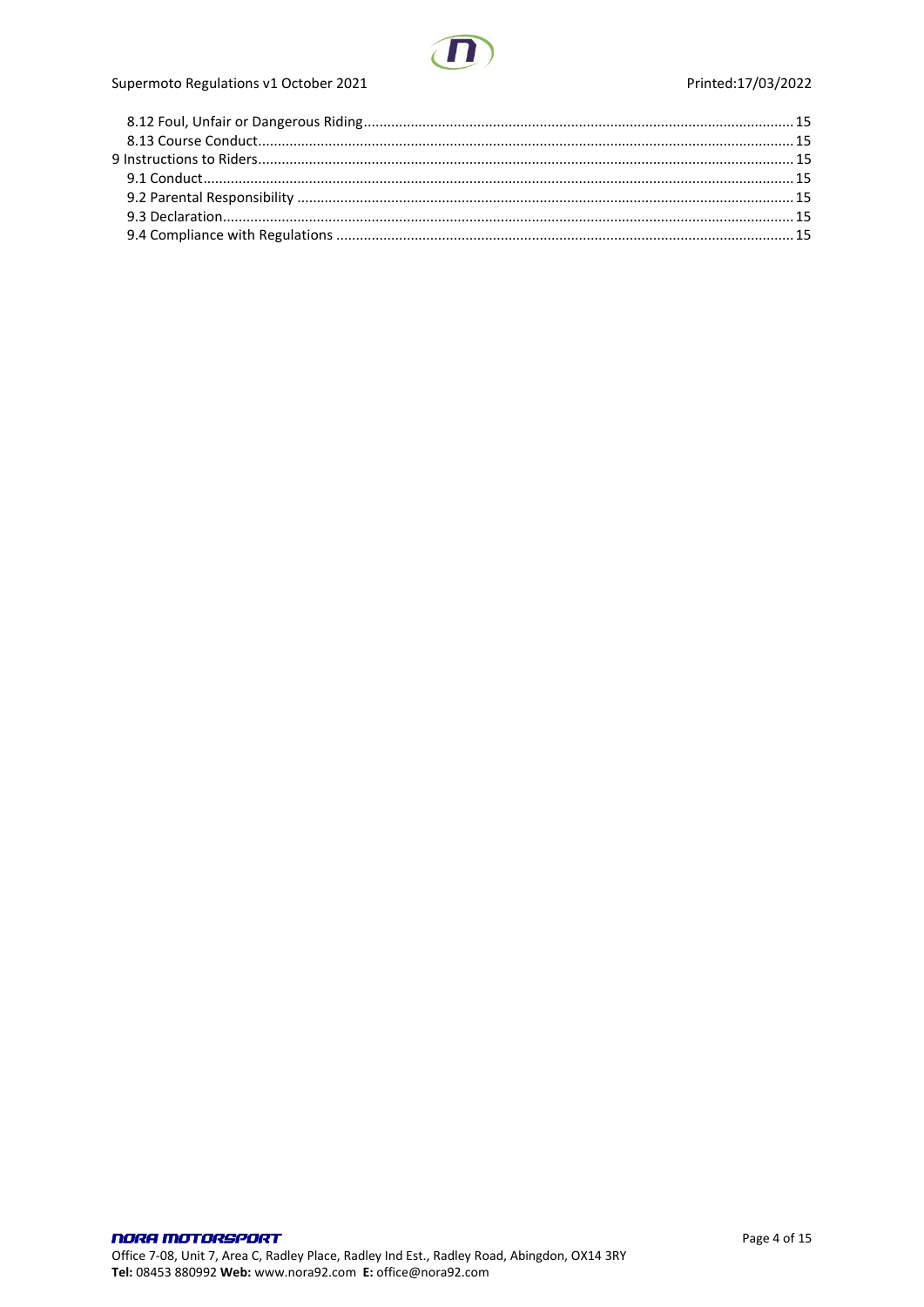Supermoto Regulations v1 October 2021 **Printed:17/03/2022** Printed:17/03/2022



# <span id="page-4-0"></span>**1 Definition**

Supermoto (this is deemed to include Supermotard) is a sport where Competitors of Motorcycles, or Minibikes compete in massed start races on closed circuits, which may be flat or undulating. Each circuit will ordinarily have a mixture of tarmac and natural (or shale) sections. The ideal ratio being 70% tarmac and 30% natural surface, although other ratios may be used depending on availability at the venue.

# <span id="page-4-1"></span>**2 Overview**

NORA Motorsport is a trading name of NORA 92 Limited. For the purposes of this document any reference to NORA can refer to NORA Motorsport or NORA 92 Limited.

No discrimination is intended where references are made to specific gender within NORA's Code of Practice and Regulations

The contents of this document are copyright and may not be copied without prior permission of NORA.

The NORA Code of Practice together with these Regulations, the Event Regulations and any Final Instructions shall apply to all Supermoto Events held under a Permit issued by NORA 92.

# <span id="page-4-3"></span><span id="page-4-2"></span>**3 Events**

# **3.1 Conditions for Supermoto Events**

- a. The organiser must be affiliated to NORA.
- b. An RTA permit must be applied for and in place before the event.
- c. The venue must hold a current certificate issued by NORA.

#### <span id="page-4-4"></span>**3.2 Practice Events and Test Days**

- a. No such event may be held unless the appropriate Permit and Insurance have been issued.
- b. The NORA guidelines for practice track facilities will apply to a practice event or test day.

#### <span id="page-4-5"></span>**3.3 Training Days**

- a. All trainers must be licenced through NORA
- b. No more than 15 riders may be in attendance for each trainer

# <span id="page-4-7"></span><span id="page-4-6"></span>**4 Eligibility**

#### **4.1 Licences**

- a. For all NORA competitions the competitors must hold a current NORA Licence.
- b. One event licences are available for NORA permitted events.
- c. Practice licences are available for non-competition events.
- d. A One Event Competition Licence grants the same benefits of an annual licence for the duration of one event only with regards to Rules and Regulations and is available for all Track Racing events & practice days.
- e. **A One Event Licence does not include Personal Accident cover**.
- f. All new applications for an annual licence must be accompanied by a passport style photograph, Photographs may be sent electronically.
- g. Youth only: All new applications must be accompanied by a photocopy of the rider's birth certificate.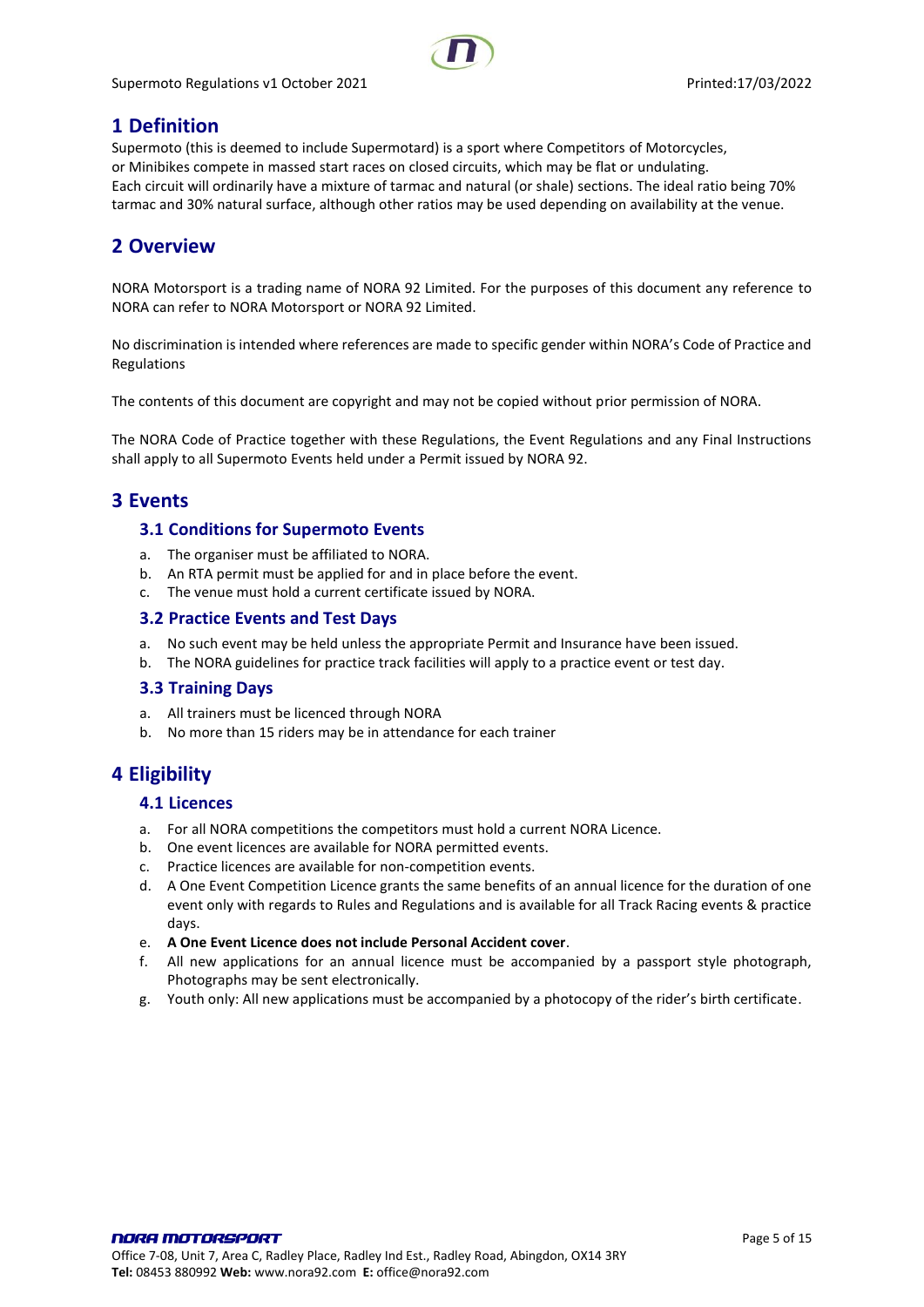# **4.2 Capacity and Licence Restrictions**

<span id="page-5-0"></span>

| Age on 1st Jan        | Grade                 | <b>Engine Capacity</b>           | Max Wheel Size /<br>Specification | <b>Restrictions</b> |
|-----------------------|-----------------------|----------------------------------|-----------------------------------|---------------------|
| <b>Adult Solo</b>     |                       |                                  |                                   |                     |
| 15 Years + Over       |                       | Maximum 600cc                    |                                   |                     |
| <b>Youth Solo</b>     |                       |                                  |                                   |                     |
| 11 - 14 Years         | 85cc                  | Maximum 85cc 2 stroke or         | Max 16 inch rear, 19              |                     |
|                       |                       | 150cc 4 stroke                   | inch front                        |                     |
| $12 - 17$ years       | Youth 125             | Maximum 150cc 2 stroke.          |                                   |                     |
| $12 - 17$ years       | Youth Open            | Maximum 150cc 4 stroke.          |                                   |                     |
| <b>Adult Quad</b>     |                       |                                  |                                   |                     |
| 15 Years + Over       |                       | Maximum 600cc                    |                                   |                     |
| <b>Youth Quad</b>     |                       |                                  |                                   |                     |
| $8 - 14$ Years        | 100cc Open            | 100cc Quads with engine and      |                                   |                     |
|                       |                       | frame as originally              |                                   |                     |
|                       |                       | manufactured,                    |                                   |                     |
|                       |                       | 8 year olds - Automatic only     |                                   |                     |
| 11 - 17 Years         | 250cc Open            | Up to 200cc 2 Stroke & 250cc     |                                   |                     |
|                       |                       | 4 Stroke.                        |                                   |                     |
| <b>Adult Minibike</b> |                       |                                  |                                   |                     |
| 15 Years + Over       | <b>Adult Minibike</b> | Class restrictions as per event  |                                   |                     |
|                       |                       | regulations                      |                                   |                     |
| <b>Youth Minibike</b> |                       |                                  |                                   |                     |
| $6 - 8$ Years         | 50cc                  | Any off road bike up to 50cc     | Max wheel size 12"                |                     |
|                       |                       | (semi auto, no clutch) -         |                                   |                     |
| $8 - 10$ years        | 110cc                 | Horizontal single cylinder, four | Maximum wheel size                |                     |
|                       |                       | stroke, Open Cradle Frame        | 14" front -12" rear               |                     |
| $9 - 14$ Years        | 125cc                 | Horizontal single cylinder, four | Maximum wheel size                |                     |
|                       |                       | stroke, Open Cradle Frame        | 14" front -12" rear               |                     |
| $13 - 17$ Years       | 150cc                 | Horizontal single cylinder, four | Maximum wheel size                |                     |
|                       |                       | stroke, Open Cradle Frame        | 14" front -12" rear               |                     |

Riders may continue in the youth 125 and open classes until the end of the year in which their 17th birthday falls. After reaching 15 years of age riders can apply for an adult licence and still retain a youth licence until the end of the year in which their 17th birthday falls. After reaching 15 years of age riders can apply for an adult quad licence and still retain a 250 youth licence until the end of the year in which their 17th birthday falls. After reaching 15 years of age riders can apply for an adult minibike licence and still retain a 150 youth licence until the end of the year in which their 17th birthday falls.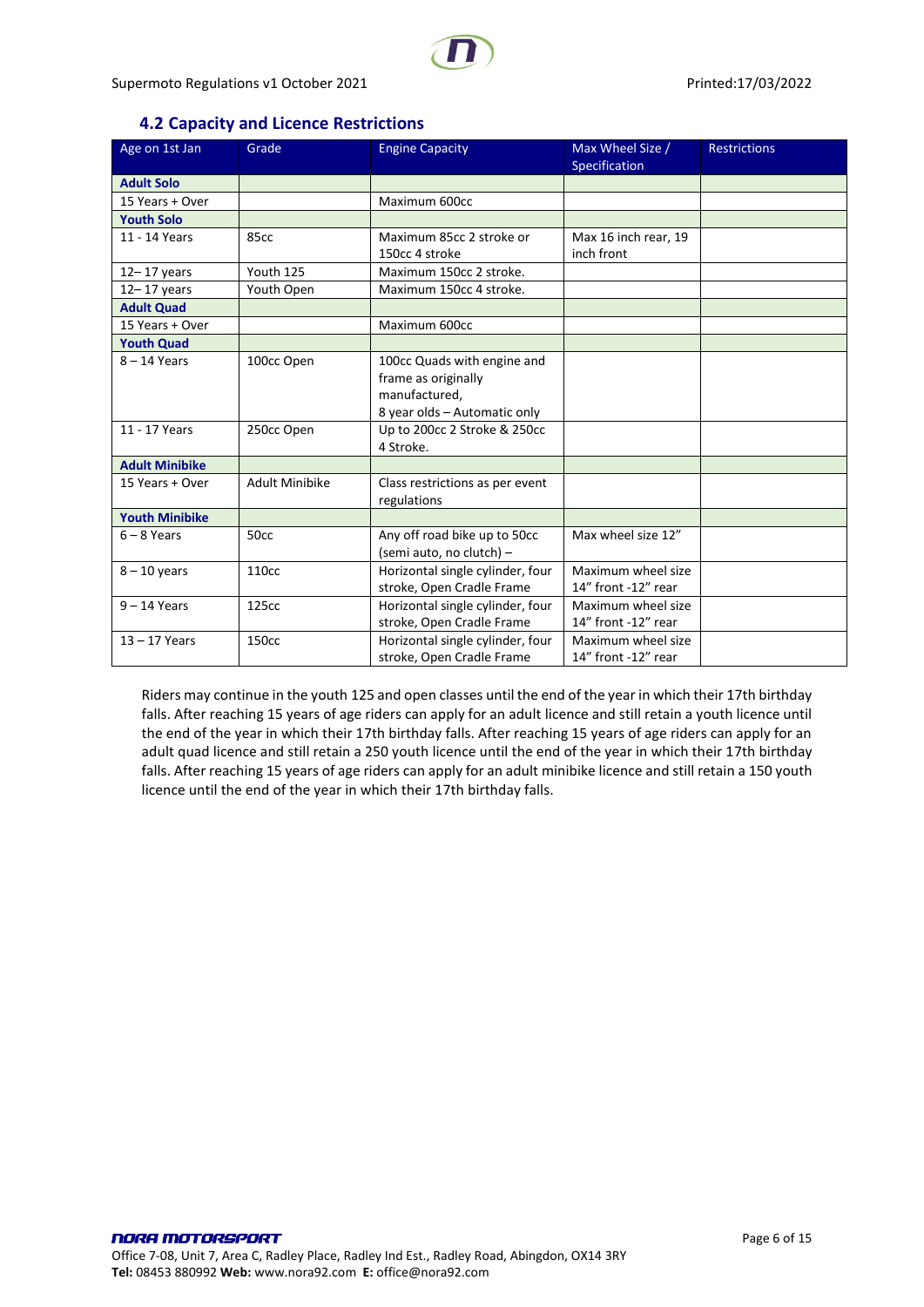# <span id="page-6-0"></span>**4.3 Youth**

- a. Upon assessment, riders may remain in a class below their age level.
- b. No rider may compete before they reach the lower age for the class without prior consent and assessment.
- c. When a rider reaches the maximum age limit for their group, they may continue to compete in that group until the end of the calendar year.
- d. On reaching the minimum age for the next group, the rider may upgrade. Please note that any rider who chooses to upgrade cannot then move back to the lower capacity class once they have competed at the higher level at a NORA event unless specifically approved by NORA.
- e. An assessment will be required for any rider wishing to ride in a class of which they do not reach the age requirement to be arranged by the rider following application to the NORA office.
- f. The parent or person with parental responsibility must accompany a youth competitor under the age of 18 to any event and stay for the entire duration of the time that the rider is present.

# <span id="page-6-1"></span>**4.4 Adult**

The parent or person with parental responsibility must accompany a competitor under the age of 18 to any event and stay for the entire duration of the time that the rider is present.

No rider will be permitted to compete in the adult classes until they reach the minimum required age.

# <span id="page-6-2"></span>**4.5 Physical Eligibility / Proficiency Assessment**

All youth riders should be able to sit astride their solo machines and, with one foot firmly on the ground, must be able to control the gear lever or the foot brake with the other foot.

#### <span id="page-6-3"></span>**4.6 Class Variations**

- a. Clubs may choose to impose further age restrictions for the classes, these restrictions must fall within the set limitations and be stated in the Event Regulations.
- b. Clubs are permitted to designate other classes such as they require. These classes must not fall outside of the restrictions for either Youth or Adult competitors and must be stated in the Event Regulations.
- c. Clubs are permitted to impose further restrictions within the youth quad classes as indicated in any championship or Event Regulations.

#### <span id="page-6-4"></span>**4.7 Officials Licences and Registrations**

Supermoto Officials are required to hold a NORA Licence of the appropriate grade for the performance of their duties.

# <span id="page-6-5"></span>**4.8 Licenced Officials**

Officials that require a Licence.

| <b>Official</b>         | Licence Term | <b>Training Method</b> |
|-------------------------|--------------|------------------------|
| Clerk of the Course     | 3 Years      | Seminar                |
| Chief Technical Officer | 3 Years      | Seminar                |
| <b>Engine Measurer</b>  | 3 Years      | Seminar                |
| Timekeeper              | 3 Years      | Assessment             |
| Sound Inspector         |              | Seminar                |

Licences will only be issued to individuals who have attended the appropriate seminar and/or passed competency assessments appropriate to their role. NORA 92, at its sole discretion, may refuse to issue, cancel or suspend any officials licence.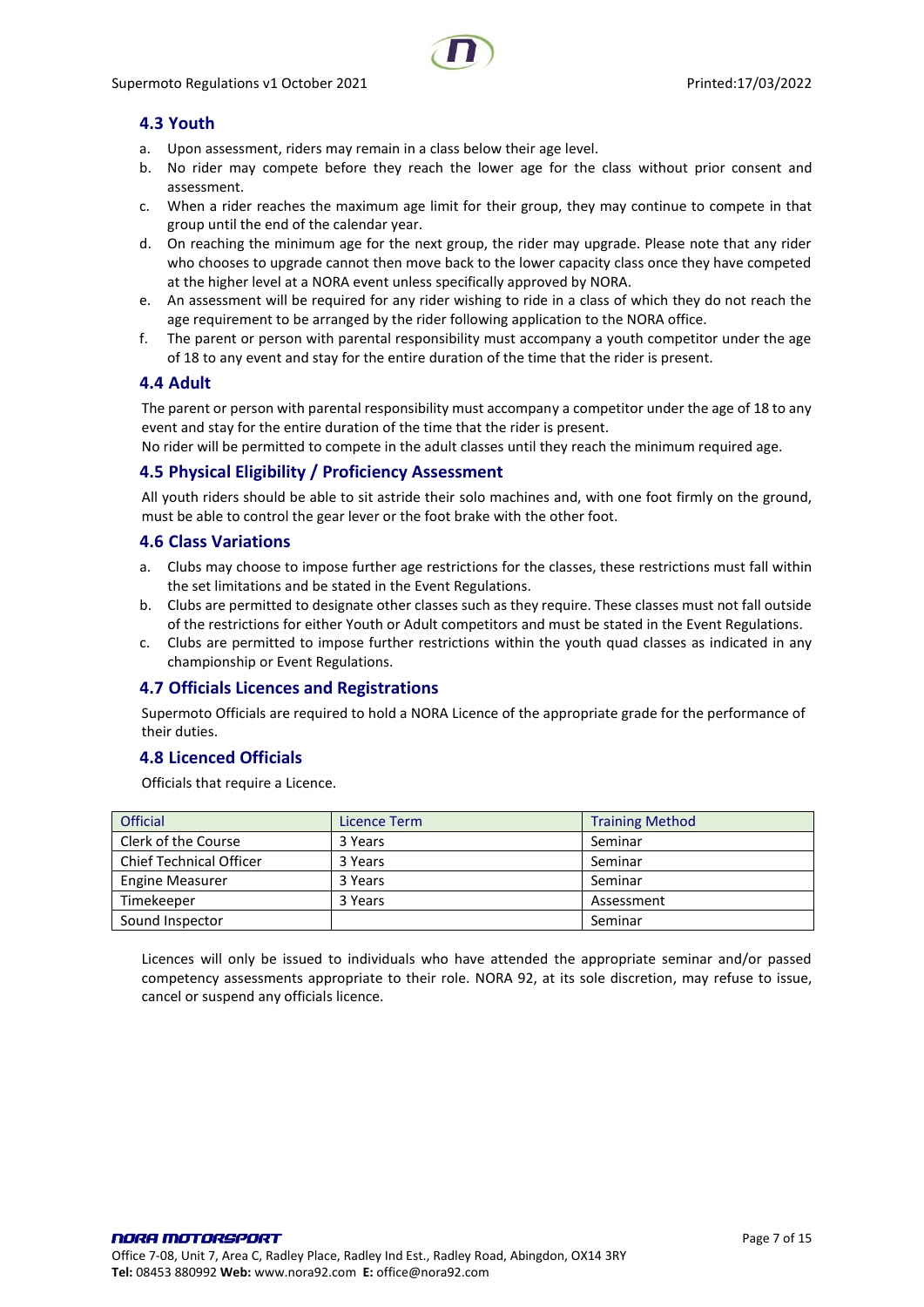# <span id="page-7-0"></span>**4.9 Unlicenced Officials**

Officials who do not require a Licence

| <b>Official</b>                 | <b>Training Method</b>                                                    |
|---------------------------------|---------------------------------------------------------------------------|
| <b>Event Secretary</b>          | May receive training from NORA 92 or the Clerk of the Course              |
| Incident Officer                | This may be the Clerk of the Course or a person appointed by the Clerk of |
|                                 | the Course                                                                |
| <b>Technical Official</b>       | Will receive training from the Chief Technical Officer                    |
| <b>Chief Marshal</b>            | Will be appointed and briefed by the Clerk of the Course                  |
| Marshal                         | Will be appointed and briefed by the Clerk of the Course or the Chief     |
|                                 | Marshal                                                                   |
| <b>Child Protection Officer</b> | A person appointed to deal with child protection issues.                  |

#### <span id="page-7-1"></span>**4.10 Marshal**

- a. The minimum age for marshals is 16 years of age.
- b. Flag Marshals must be provided with a tabard / waistcoat clearly identifiable.

# <span id="page-7-2"></span>**5 Specification of Motorcycle**

Solo, Sidecar & Quad Motorcycles designed for Motocross, Enduro and Trials and complying with their discipline regulations may be used but must not be combined with motorcycles specifically designed for grass track racing. Grass track machines shall comply with the Code of Practice and the following:

## <span id="page-7-3"></span>**5.1 Brakes**

- a. Motorcycles must be equipped with two efficient brakes, one operating on each wheel and be operated independently from the driving position.
- b. Youth must be equipped with two efficient brakes, one operating on each wheel and be operated independently from the driving position.
- c. For machines with two front brakes the split of the brake lines must be above the bottom yoke .
- d. For Quad motorcycles brakes must be capable of operating, as a minimum, both rear wheels.

#### <span id="page-7-4"></span>**5.2 Tyres**

- a. Tyres must be Supermoto specific, slicks ort road legal tyres.
- b. Off road specific knobbly tyres are not permitted
- c. Any further restrictions will be stipulated in the Event Regulations.

#### <span id="page-7-5"></span>**5.3 Mudguards**

- a. Solo motorcycles must be fitted with two mudguards giving protection to the rider.
- b. Solo rear mudguards must cover 35 degrees of the upper rear wheel.

#### <span id="page-7-6"></span>**5.4 Clutch and Brake Levers**

- a. Clutch and brake levers must be, in principle, ball ended, the diameter of the ball to be at least 12.5mm.
- b. This ball can also be flattened but in any case, the edges must be rounded.
- c. These ball ends must be permanently fixed to form an integral part of the lever.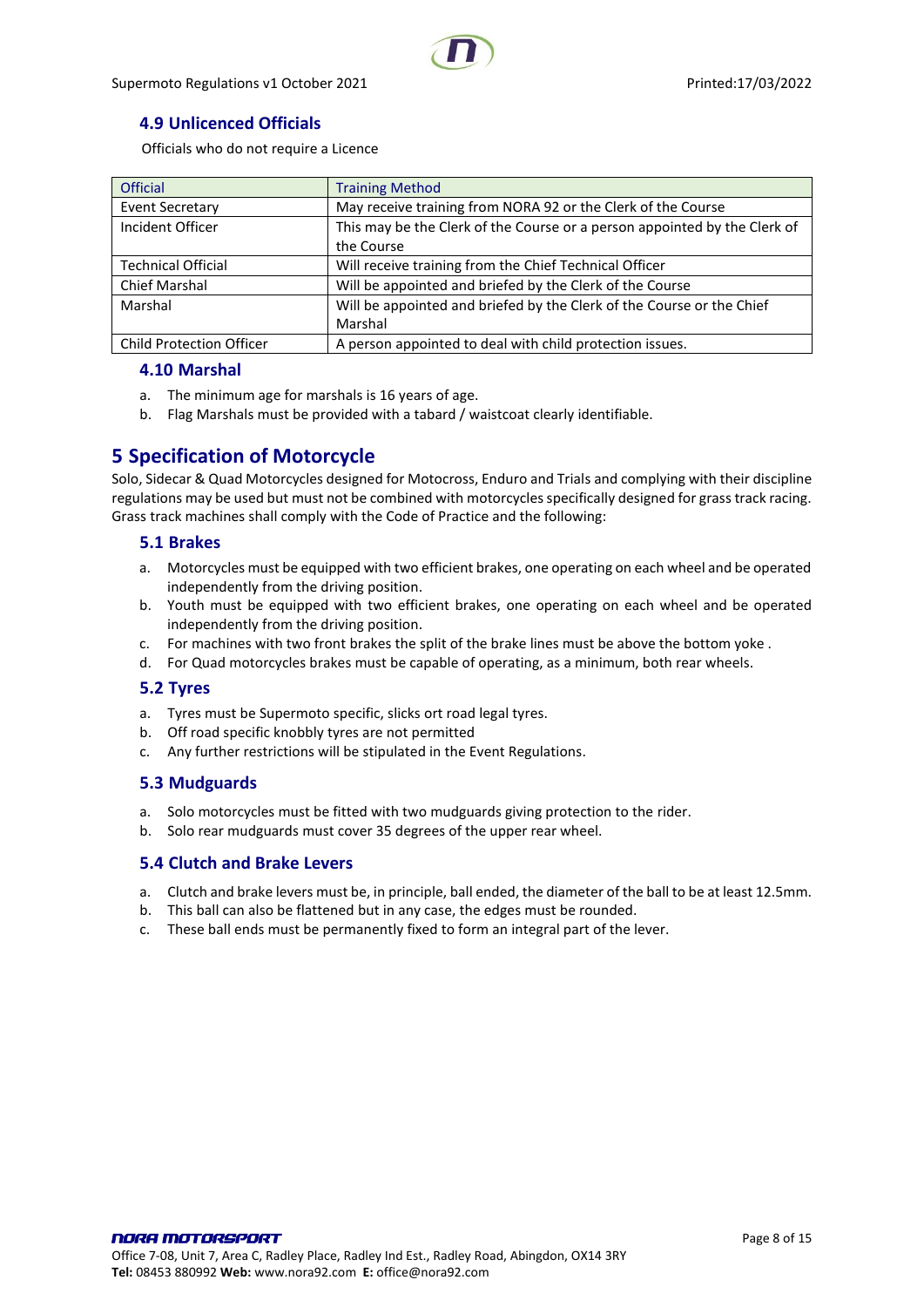# <span id="page-8-0"></span>**5.5 Footrests and Handlebars**

- a. The width of handlebars must be at least 450mm.
- b. Grips must be attached in such a way that at least the minimum width is reached when measured between the outside end of the grips.
- c. Any exposed bar ends must be plugged with a rubber covered solid material.
- d. Plastic hand guards (aka brush guards) must be fitted to the machine's handlebars, one hand guard on either side. Each individual hand guard must be fixed to the handlebar via two mounting points, one of which must be the end of the handlebar. The minimum angle of movement must be 15 degrees either side of the centre line.
- e. Steering must be restricted to ensure that a minimum clearance of 30mm is maintained between the grips and the tank or any other part of the bodywork to prevent the rider's fingers from being trapped.
- f. Footrest must be of the folding variety and the ends must be rounded to a minimum of 12.5mm with no sharp edges.

#### <span id="page-8-1"></span>**5.6 Crash Bobbins And Footrest Sliders**

- a. Crash bobbins and footrest sliders are mandatory at all circuits.
- b. When these items are affixed to any machine, footrest sliders must be mechanically attached with secure fastenings (not cable ties) and crash bobbins must be secured with nylock type nuts.

#### <span id="page-8-2"></span>**5.7 Throttle**

- a. All machines must be fitted with self-closing throttles.
- b. The self-closing function must apply regardless of whether the engine is running or not.

#### <span id="page-8-3"></span>**5.8 Exhaust Pipes**

- a. The end of the exhaust pipe or pipes must not project beyond any part of the vehicle or its bodywork.
- b. The silencer outlet must be a maximum of 33mm in internal diameter.

#### <span id="page-8-4"></span>**5.9 Running of Engines**

The running of engines is prohibited except during official practice, actual racing, sound testing and for a period not exceeding five minutes prior to the start of each race.

A breach of this regulation may involve disqualification from the event of the rider concerned.

#### <span id="page-8-5"></span>**5.10 Ignition Cut-Out**

- a. Solo motorcycles will be fitted with an engine cut-out button. A lanyard cut-out may replace the cutout button but must be connected to the rider by the way of a wrist strap.
- b. Quad Motorcycles will be fitted with an engine cut out button that must be operated by a non-elastic string or cord. Any part of the cut-out that remains live when disconnected must be shrouded in order to prevent accidental contact with any part of the motorcycle.

#### <span id="page-8-6"></span>**5.11 Chain Guards**

- a. For Solo motorcycles (excluding Minibikes) the manufacturer's original primary drive guards or parts of similar design must remain in place.
- b. For quad and minibike motorcycles a suitable primary drive guard must be fitted if no original was fitted to the motorcycle.

#### <span id="page-8-7"></span>**5.12 Wheels**

All motorcycles wheels with six or less spokes, welded or cast must be guarded with a solid disc.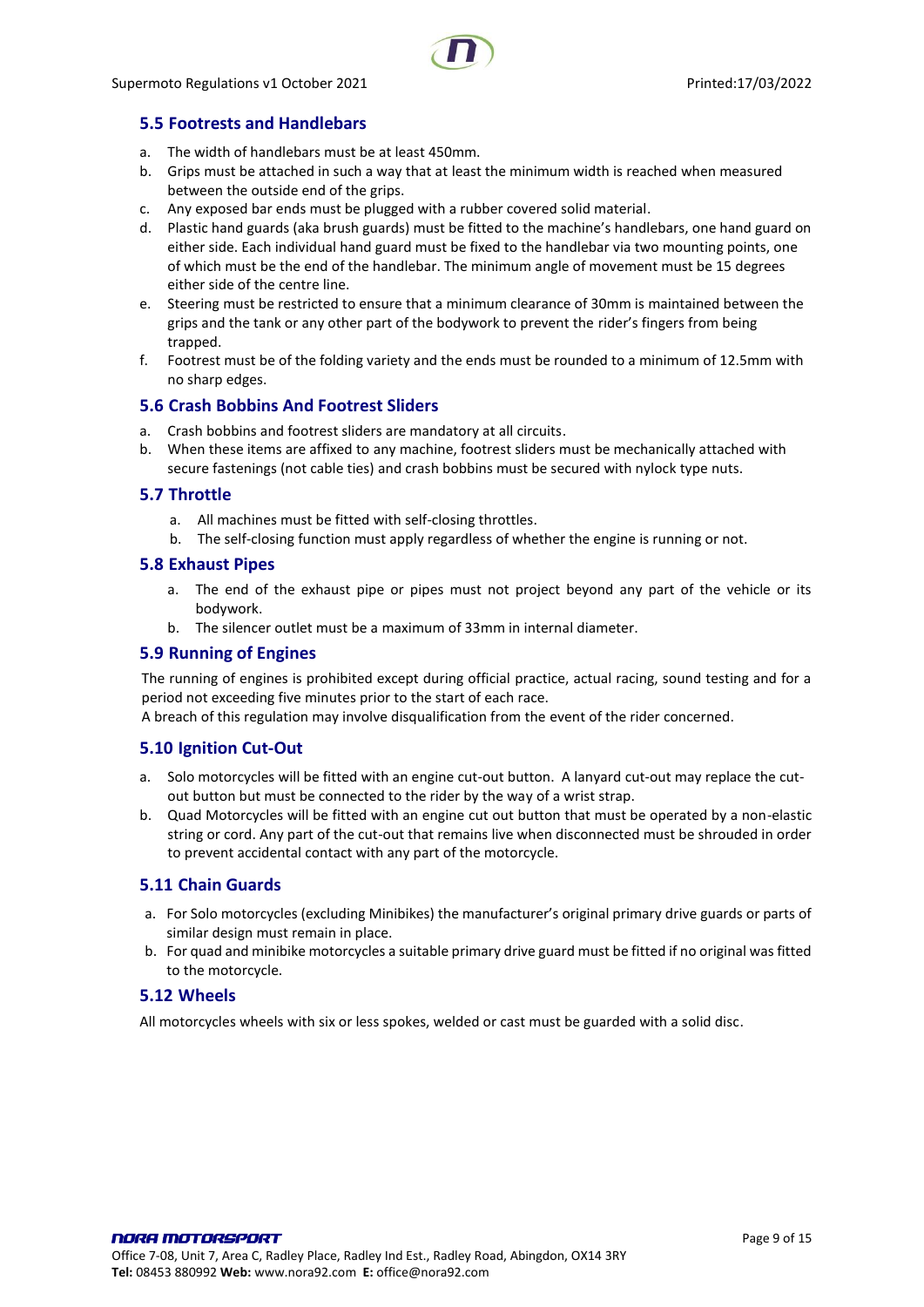# <span id="page-9-0"></span>**5.13 Number Plates**

- a. Machines will have a minimum of three number plates and it is the rider's responsibility to ensure that the numbers are clearly visible and correct.
- b. No metallic or reflective colours may be used in any circumstances.
- c. Plates and numbers must comply with the following requirements.
	- They must be made of a rigid material and solidly constructed.
	- The front plate should measure a minimum of 250mm x 200mm in size with a minimum of 50mm radius rounded corners.
	- The plates must be flat or slightly curved (not more that 25mm (1") from the true plane) and must not be otherwise bent or obscured in any way.
		- The front plate may be perforated but on no account may the numbers be perforated.
- d. One plate must be carried facing forward and not more than 30 degrees from the vertical with one on each side of the machine.
- e. Side number plates must be positioned so as to be clearly visible from the side.
- f. The minimum dimensions of the numbers should be: height 130mm, width 70mm, width of stroke 15mm and the space between any two figures 15mm.
- g. The Clerk of the Course has the discretion to disqualify any rider not showing legible numbers or discounting any protest resulting from illegible numbers.
- h. For Quad motorcycles a further number plate may be requested to be fitted running parallel with the machine at the rear, readable when facing the side view of the machine. The mounting bracket must not exceed 25mm in height.

At the discretion of the organiser the colours may be as follows: – The figures and background must be in a 'matt' (non-shiny) colour.

The only exception to the number plate regulations will be where special conditions apply to a National, Centre or Club Championship series and are explained in the Event Regulations or conditions to that series.

| <b>Adult</b>                  | <b>Background Colour</b> | <b>Number Colour</b> |
|-------------------------------|--------------------------|----------------------|
| Two Stroke                    | Dark Green               | White                |
| Four Stroke                   | White                    | <b>Black</b>         |
| Champion, Championship Leader | Red                      | White                |
| Youth                         |                          |                      |
| 85cc                          | Yellow                   | <b>Black</b>         |
| 125cc                         | Dark Green               | White                |
| 250cc                         | <b>Black</b>             | White                |
| Quads                         |                          |                      |
|                               | Yellow                   | <b>Black</b>         |

#### <span id="page-9-1"></span>**5.14 Additives To Water In Radiators**

Glycol Anti-freeze is extremely slippery when spilt on tarmac and is consequently forbidden.

a. An approved non-Glycol additive may be used, plain water is also permitted. The penalty for noncompliance is disqualification from the meeting.

#### <span id="page-9-2"></span>**5.15 Oil Catch Tanks, Petrol And Oil Breathers**

Where breathers are fitted to engine, gearbox and petrol tanks, these must discharge into a secure container of at least 250cc capacity .

#### <span id="page-9-3"></span>**5.16 Petrol And Oil Fillers/Filters**

- a. Petrol and oil fillers must lock securely or be suitably security wired to prevent leakage.
- b. Oil drain plugs and external oil filters must be security wired.

#### <span id="page-9-4"></span>**5.17 Batteries**

- a. All batteries must be securely fixed and protected from impact.
- b. Sealed batteries in a secure steel framework are strongly recommended

# <span id="page-9-5"></span>**5.18 Miscellaneous**

For Quad motorcycles bumpers and nerf bars must have all corners with a radius of a minimum of 50mm.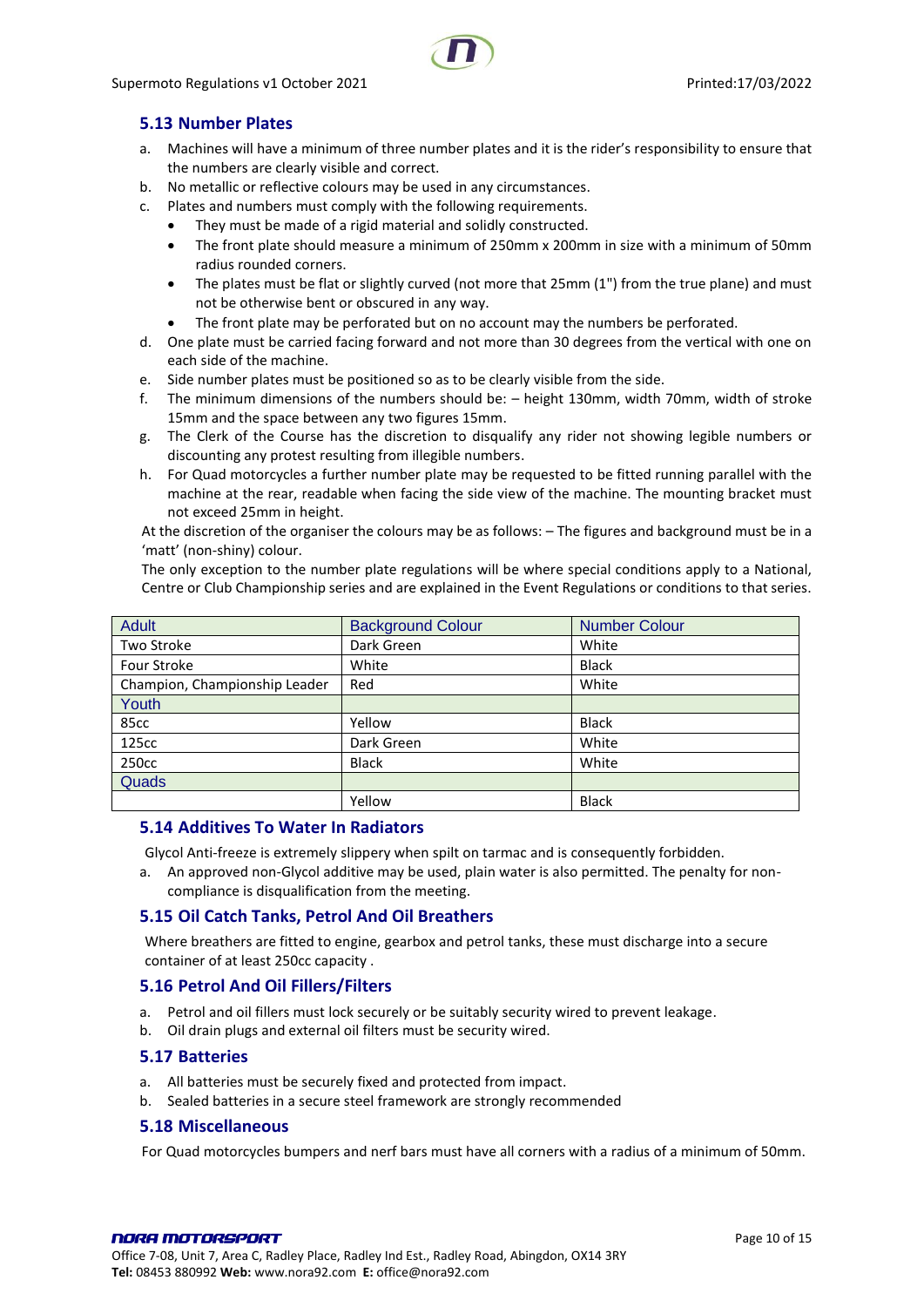# <span id="page-10-0"></span>**6 Technical Control**

- a. There is no need to conduct a Technical Inspection as the liability to comply with the regulations lies with the rider.
- b. A technical inspection may be carried out by the organiser but must not in any way be deemed as confirmation of the safety of the vehicle.
- c. In the event of a protest against machine specification where an engine has to be stripped an additional fee of £250\* for four stroke and £150\* for two stroke machines MUST be submitted with the protest and protest fee. In the event of the protest being upheld the additional fee will be returned. If the protest is not upheld, the additional fee will be awarded to the other party and will be the only costs payable.
- d. The Clerk of the Course may disqualify or penalise any rider of a machine which exceeds the maximum permitted sound level, or which in his opinion is deemed to be excessively noisy.
- e. Random or spot checks may be made by NORA Sound Control Officials of the sound level of any machine taking part in any NORA event in addition to any routine checks at technical control if requested by the Clerk of the Course.
- <span id="page-10-1"></span>\* All payments to be made in cash

# <span id="page-10-2"></span>**7 Safety**

# **7.1 Medical Services**

At all events, including official practice, qualified first aid personnel must be in attendance with full first aid equipment. Organisers must ensure sufficient medical services for the type of event remain in place until the event has completely finished.

An IHCD Emergency Technician (EMT), First Response Emergency Care person (FREC), level 3 or above or the Voluntary Aid Society (VAS) equivalent must be in attendance during official practice and racing. A Paramedic (PM) is recommended.

The minimum requirement for the start of every event is two ambulances. If one of the two ambulances has to leave the circuit then the minimum requirement for the event to continue is one ambulance and one IHCD Emergency Technician (EMT), First Response Emergency Care person (FREC), level 3 or above or the Voluntary Aid Society (VAS) equivalent, plus enough qualified first aid personnel to cover the course layout size and type of event subject to medical requirements shown below. One ambulance may be replaced by a suitably equipped static medical centre.

For smaller club level events the minimum medical requirements are for one ambulance – On the condition the ambulance is available at all times. Should the ambulance be required to support the treatment of, or transport an injured rider the event must stop until such time that the ambulance is available again. The ambulance should be accompanied by either an IHCD Emergency Technician or the VAS equivalent, plus enough qualified first aid personnel to cover the course layout, size and type of event.

# <span id="page-10-3"></span>**7.2 Clothing**

- a. All competitors must wear a crash helmet. For information regarding helmets please refer to the helmet section within the NORA 92 Code of Practice.
- b. Racing suits must be one piece or joined to make as one piece.
- c. Non leather materials should conform to the following:
	- Fire retardant ability
	- Resistant to abrasion
	- Non toxic or allergenic
- d. Competitors are advised not to wear hand, face or body jewellery/piercings which could prove hazardous in the event of an accident.
- e. The mouth should be kept clear of anything likely to cause blockage of the airway in the event of an incident, e.g. chewing gum. This includes removing false dentures.
- f. Goggles or visor of a non-splinterable type must be worn at the commencement of each race. Spectacles, if worn, must be non-splinterable.
- g. Competitors in all classes must wear commercially manufactured back protection.
- h. All riders are advised to wear identification discs around the neck or wrist during racing and practicing. The disc should bear the wearers full name and date of birth.
- i. It is the responsibility of the riders parent/guardian to ensure that all protective clothing is correctly fitting for youth competitors.

#### NORA MOTORSPORT Office 7-08, Unit 7, Area C, Radley Place, Radley Ind Est., Radley Road, Abingdon, OX14 3RY **Tel:** 08453 880992 **Web:** www.nora92.com **E:** office@nora92.com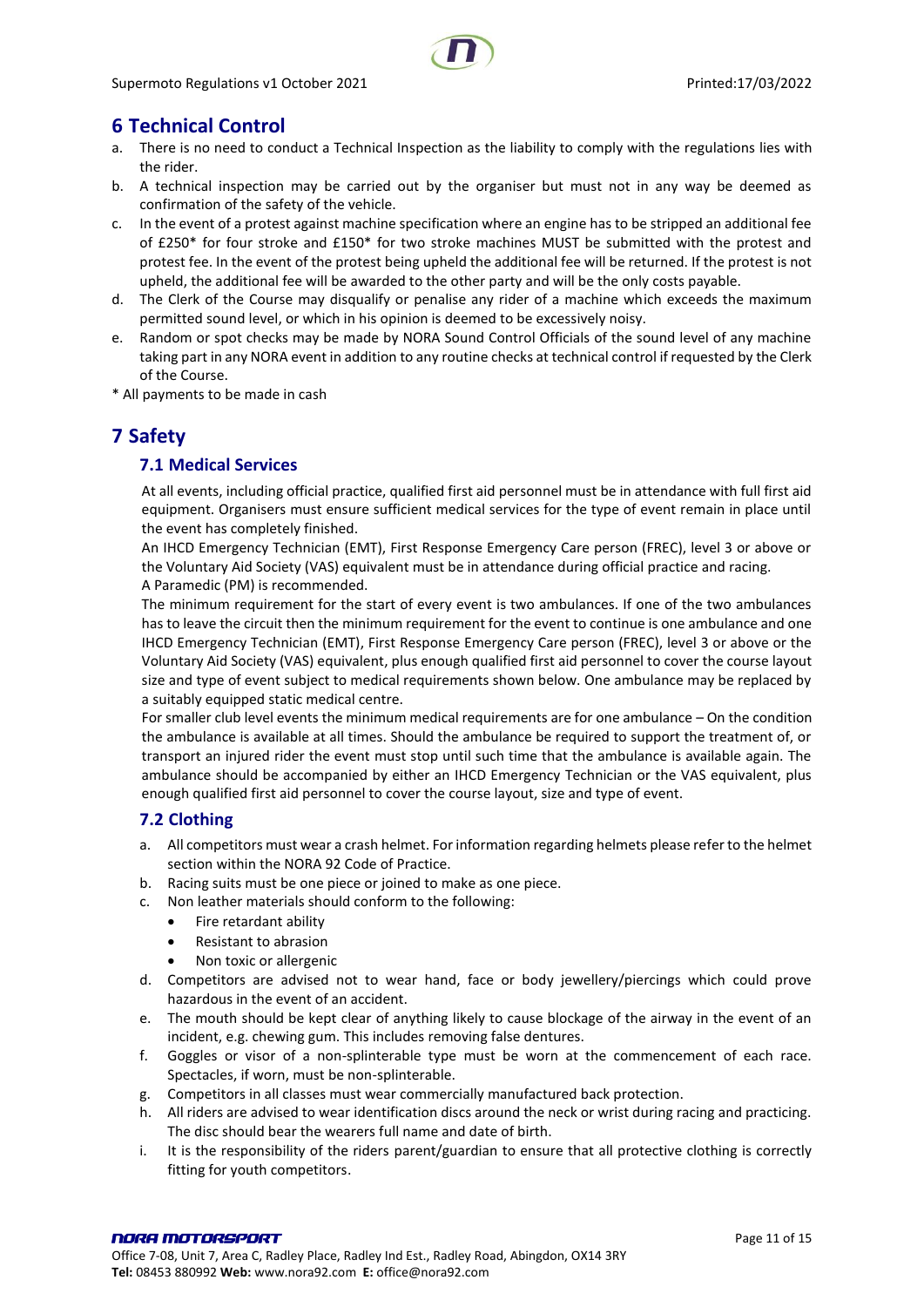# <span id="page-11-0"></span>**7.3 Fire Extinguishers**

Every NORA track and event must have a minimum of two 6Kg dry powder fire extinguishers. The position of the extinguishers must be clearly marked. All extinguishers must have a minimum 34A 183B rating as well as a current certificate attached.

## <span id="page-11-1"></span>**7.4 Riding in the Paddock**

Riding of machines in the paddock is strictly prohibited and warning signs should be erected. Machines should be pushed with the engine dead. Riders may be permitted to rider their quad machines but must not exceed first gear idle and must always wear a helmet. Under no circumstances may the machine be ridden by anybody other than the competitor or pillion passengers carried.

## <span id="page-11-2"></span>**7.5 Track Access**

Strictly no personnel, other than signed on officials, are permitted on the track during operating times.

## <span id="page-11-3"></span>**7.6 Flag Signals**

The following flag signals will be used:

Only authorised officials are permitted to use these flags. Any rider who is judged to have taken unfair advantage whilst a yellow flag is displayed, or ignored any other flag signal, may be disqualified or penalised accordingly by the Clerk of the Course. All of the below flags should measure not less than 750mm x 600mm.

| <b>Flag Type</b>                        | Meaning                                                            |
|-----------------------------------------|--------------------------------------------------------------------|
| <b>National Flag</b>                    | This flag can be used for starting a race by being raised from the |
|                                         | ground.                                                            |
| Red                                     | All Riders must stop. Riders must not pass any red flag unless     |
|                                         | authorised or directed to do so and then proceed at a slow pace.   |
| Black - with the rider's number clearly | That rider to stop racing immediately and leave the track          |
| shown on a board                        |                                                                    |
| Yellow - Motionless                     | Danger ahead, ride with extreme caution, no overtaking.            |
| Green                                   | Course clear / Riders under starters orders.                       |
| <b>Yellow with Black Cross</b>          | Last Lap. / (either or) a two lap and then one lap board, clearly  |
|                                         | marked.                                                            |
| Chequered                               | Finish.                                                            |
| White with Green or Red Cross           | Medical attention required at that post provided. This may be      |
|                                         |                                                                    |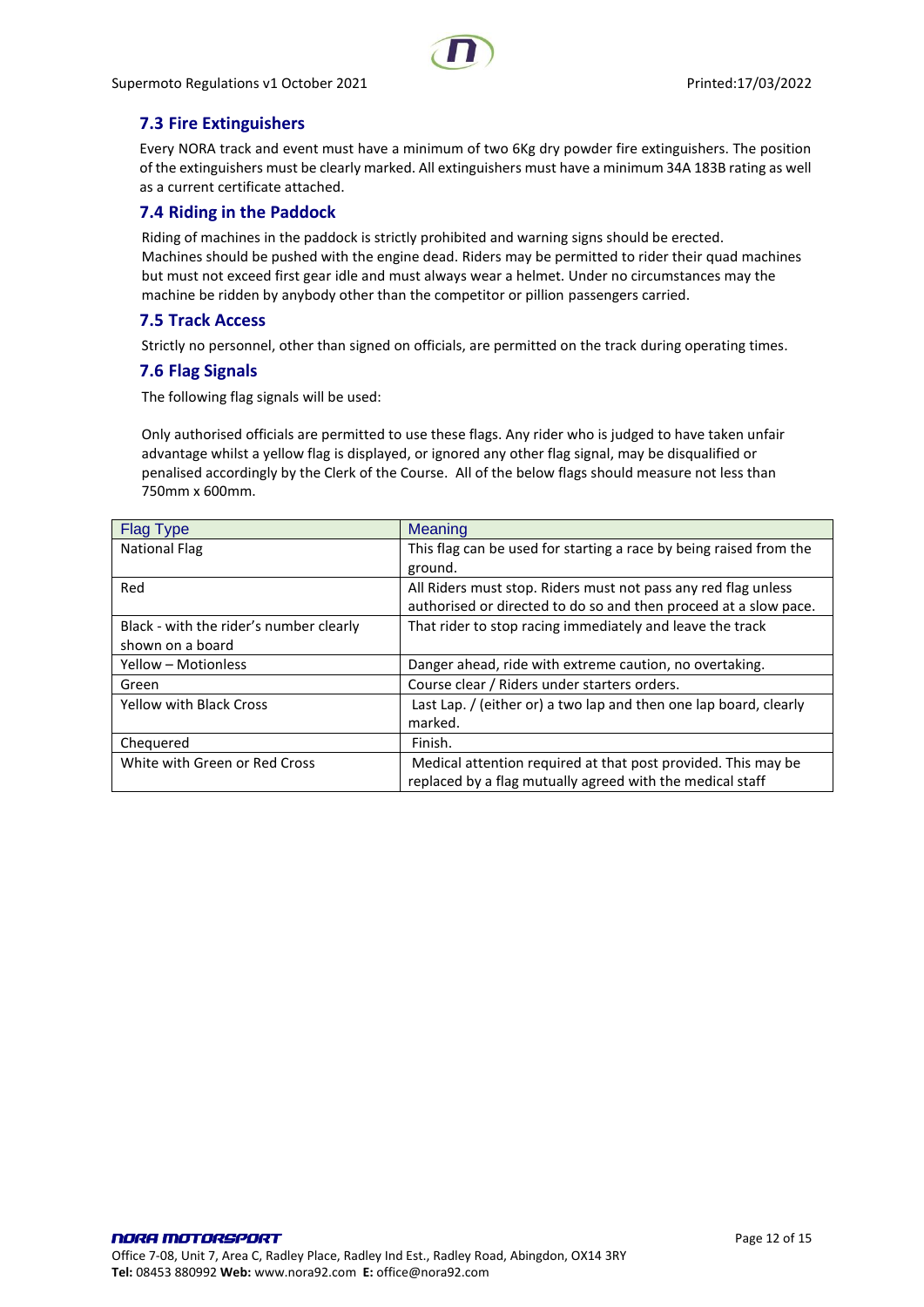# <span id="page-12-1"></span><span id="page-12-0"></span>**8 Race Management**

## **8.1 Practice**

- a. For any race there must be a minimum period for practice on the actual course, the details of which must be stated in the Event Regulations.
- b. Riders will commence practice under the instructions of the start officials and must join the circuit from the designated area.
- c. The duration of practice will commence from the time when the first rider joins the circuit.
- d. The waving of the chequered flag will indicate the end of a practice session.

# <span id="page-12-2"></span>**8.2 Start Procedure**

- I. When instructed by the pit lane/pre-grid marshal, all competitors must proceed to the grid and take up their official allocated grid position. If a rider has not entered the assembly area by the time the warm up lap has started they must start from the back of the grid. The only exception to this rule is where competitors share machines and it is physically impossible due **to** the circuit layout to do this.
- I. No mechanics or tyre warmers are allowed on the start grid unless stated otherwise in Championship Conditions or Final Instructions.
- II. Any competitor who stalls his engine on the grid or who has other difficulties must remain on the motorcycle and raise an arm to alert the start line officials, who will remove him to a place of safety. There will be the minimum of delay. It is not permitted to attempt to delay the start deliberately by any other means.
- III. When the grid is assembled correctly an official at the rear of the grid will display a green flag and the official at the front of the grid will raise the red flag. The starter will then instruct the official with the red flag to move to the side of the grid, having indicated to the competitors that they are to watch the lights/starter's national flag.
- IV. The red light(s) will then be illuminated for up to 5 seconds. The red light(s) will then be extinguished simultaneously to start the **race.** Any alternative start signal will be mentioned in the Championship Conditions or Final Instructions or verbal briefing.
- V. After the last competitor has passed the pit lane exit, the official there may show the green flag/light to start any duly qualified competitors still in pit lane.
- VI. Should there be a problem on the grid that might prejudice the safety of the start then the official in charge of the start may display a yellow flag or yellow flashing **light.** Any competitor deemed responsible for the delay may be directed to the back of the grid or to the pit lane on the instructions of the Clerk of the Course.
- VII. If, after the lights are extinguished, a competitor stalls his machine then the start line marshals may assist the competitor by pushing him along the track to attempt to start the engine. If after a reasonable time (this is dependent upon circuit length) the engine will not start, the competitor must assist the marshals in taking the machine to a place of safety. Only if the machine is pushed to the pit lane, may mechanics assist the competitor in restarting the engine. Under no circumstance will it be permitted to ride or push a machine against the flow of traffic.
- VIII. Anticipation if a competitor/s starts before the red light is extinguished, he will have deemed to have anticipated (jumped) the start, the penalty for this will be 10 seconds added to the total race time. Once this penalty has been issued it will be deemed a matter of fact and no protest against this decision will be allowed

# <span id="page-12-3"></span>**8.3 Methods of Starting**

The following methods of starting a race may be used and shall be stated in the Event Regulations.

- a. The use of a light system
- b. The raising of the National flag

#### <span id="page-12-4"></span>**8.4 Grid Formation**

The grid formation will be staggered and off-set for all solo classes in accordance with the Championship Conditions or Final Instructions or verbal briefing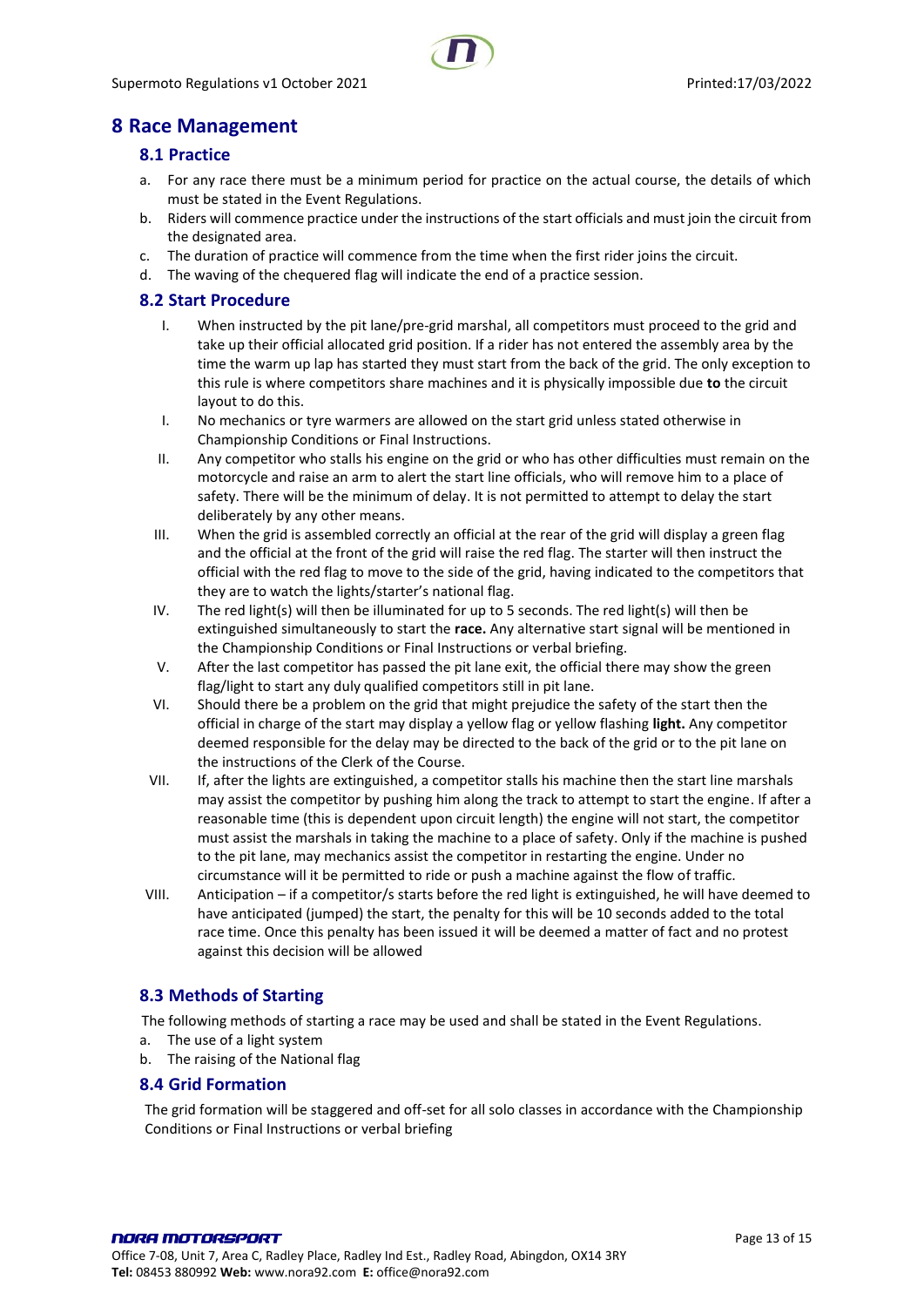# <span id="page-13-0"></span>**8.5 Tyre Warmers**

Tyre warmers are allowed inside the assembly area but NOT on the start grid unless sanctioned at a specific meeting by the Clerk of the Course.

#### <span id="page-13-1"></span>**8.6 False Starts**

a. All false starts shall be indicated by the waving of a red flag, all riders will have to go back to the starting area and await announcements regarding the restart. Any rider deemed to have caused a false start either by the Clerk of the Course or the Start Line Judge will be penalised.

#### <span id="page-13-2"></span>**8.7 Stopping a Race**

- a. If a race is stopped before 50% of the race time has been completed, the race shall be re-run if conditions and time permits.
- b. If a race is stopped after 50% and providing the race results shall be declared on a minimum of 2 complete laps the result will not be re-run and the result will stand.
	- The order of classification shall be based upon the order of last crossing the finishing line prior to the showing of the red flag and only competitors who are racing at the showing of the red flag will be classified.
	- If a race has to be stopped after the leader has taken the chequered flag they will be classified as having finished the race. The order of classification for those riders who have not taken the chequered flag shall be based upon the order of last crossing the finish control line prior to the showing of the red flag and only competitors who are racing at the showing of the red flag will be classified.
- c. In the event of a race being re-run, the Clerk of the Course may disqualify any rider or riders who is/are the prime cause of the race initially being stopped.
- d. Only the Clerk of the Course can instruct a race to be stopped. All courses must have sufficient assistants / marshals to ensure that when a race is stopped this decision is communicated to all of the riders as quickly as possible. The Clerk of the Course determines if radio communication is required.

#### <span id="page-13-3"></span>**8.8 Finish of Race**

- a. The chequered flag will be displayed as the winner crosses the finish control line and will be kept flying until the last riders finish the lap.
- b. No rider will be allowed to start a fresh lap after the chequered flag has been displayed.
- c. Riders crossing the finish control line will be flagged off, their position being determined by the number of laps each has completed, those riders who complete a similar number of laps having their positions determined by the order in which they finish.
- d. Only riders passing the chequered flag at the finish control line and after completion of a minimum 3 laps of a four lap race and 4 laps of a six lap race will be declared as finishers, unless otherwise stated in the event regulations.

#### <span id="page-13-4"></span>**8.9 Race Results**

- a. If the results are to be decided on points, the points allocation must be clearly defined in the Event Regulations.
- b. Should a tie occur on an overall result the highest position in the final leg will determine the final order.
- c. All results are provisional until protest and appeal times have elapsed.

#### <span id="page-13-5"></span>**8.10 Change of Machine**

A change of machine may be permitted provided that prior notification is made to the Clerk of the Course before the race in which the change is to take place. The same machine must be used throughout any one race.

#### <span id="page-13-6"></span>**8.11 Outside Assistance**

- a. If during a race a rider and/or passenger receives outside assistance other than that provided by the Organisers for the removal of himself or his machine from the course in the interests of safety, that rider may be disqualified or penalised.
- b. Riders receiving signals from persons associated with them in prohibited areas may be disqualified or penalised.